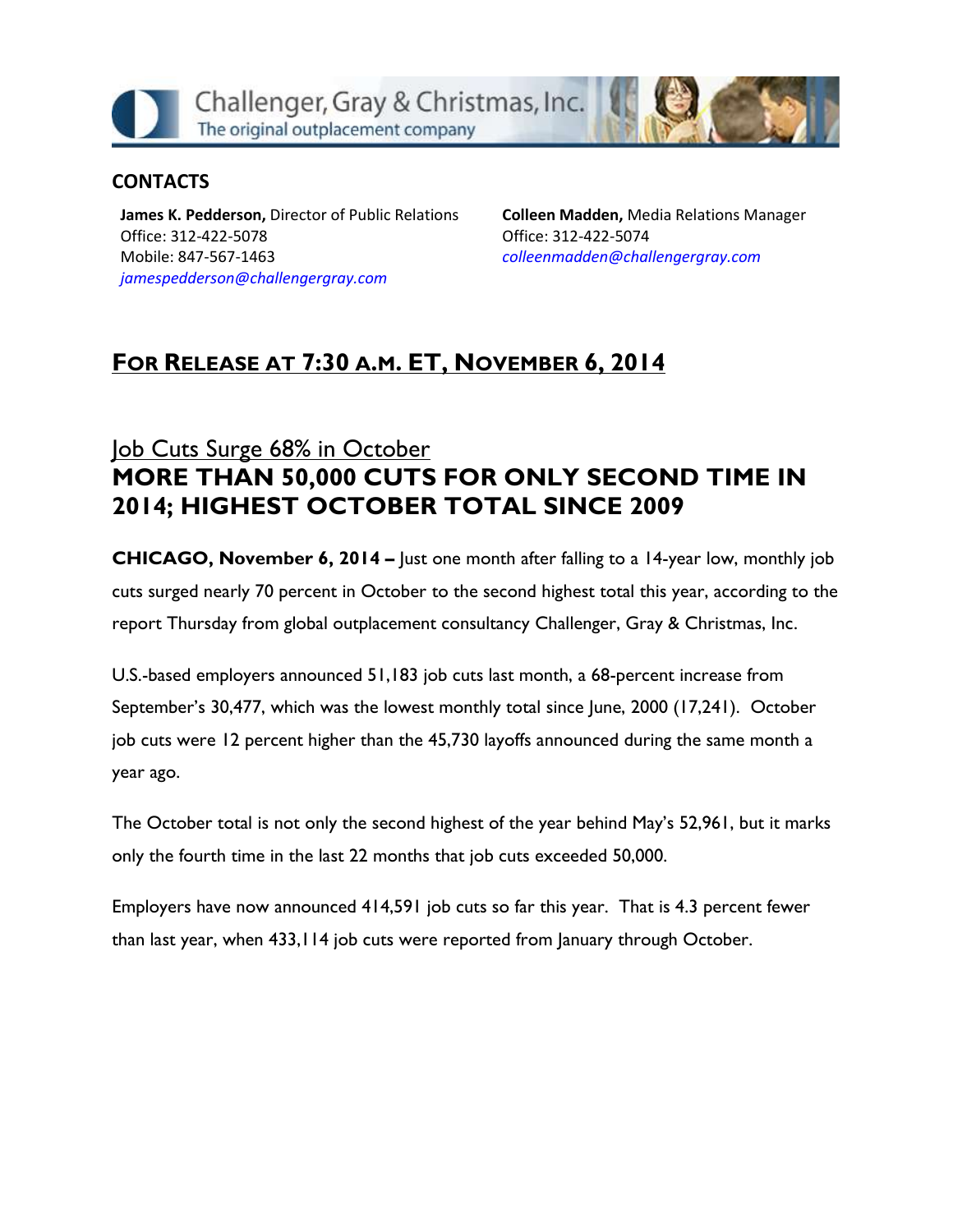"While it is too early to say for certain, the October figure may mark the kick-off to a fourthquarter surge in job cuts. It is not unusual to see the pace of downsizing accelerate in the final months of the year, as employers take measures to meet year-end earnings and profit goals," said John A. Challenger, chief executive officer of Challenger, Gray & Christmas.

"In recent years, since the end of the recession, the fourth quarter surge in job cuts has been somewhat subdued, with much of the increase occurring in October and November. In fact, in the previous two years, December was one of the lowest job-cut months."

October job cuts were led by the retail industry, which announced 6,874 planned layoffs during the month. That is nearly 3.5 times more than the 1,965 job cuts announced by retailers in September. To date, these employers have now announced 38,948 in 2014, second only to the computer industry.

Computer firms announced another 6,509 job cuts in October. That brings the year-to-date total for the industry to 55,511, making it the leading job-cut industry by a wide margin.

"If there is any good news in the October job-cut surge, it is that the leading job cuts are not indicative of overall weakness in the economy. The heaviest cuts came from companies that are struggling to find their footing in this recovery. In several cases, downsizing organizations are in industries that are going through fundamental changes and these companies are taking steps to catch up to these changes," said Challenger.

"For example, Sears, which announced the closure of 77 Sears and Kmart stores, has been struggling for years to find its niche in an increasingly competitive retail space. The challenges facing the one-time leader in the retail space have gotten progressively worse as more and more consumers take their shopping online.

"Meanwhile, Hewlett-Packard, which announced it is increasing previously announced workforce reductions by another 5,000, is another company trying to catch up in an everchanging, but still robust and competitive technology sector. Likewise, wireless service provider Sprint has undergone large-scale job cuts since the beginning of the year in an effort to better compete in its fiercely competitive sector," said Challenger.

# # #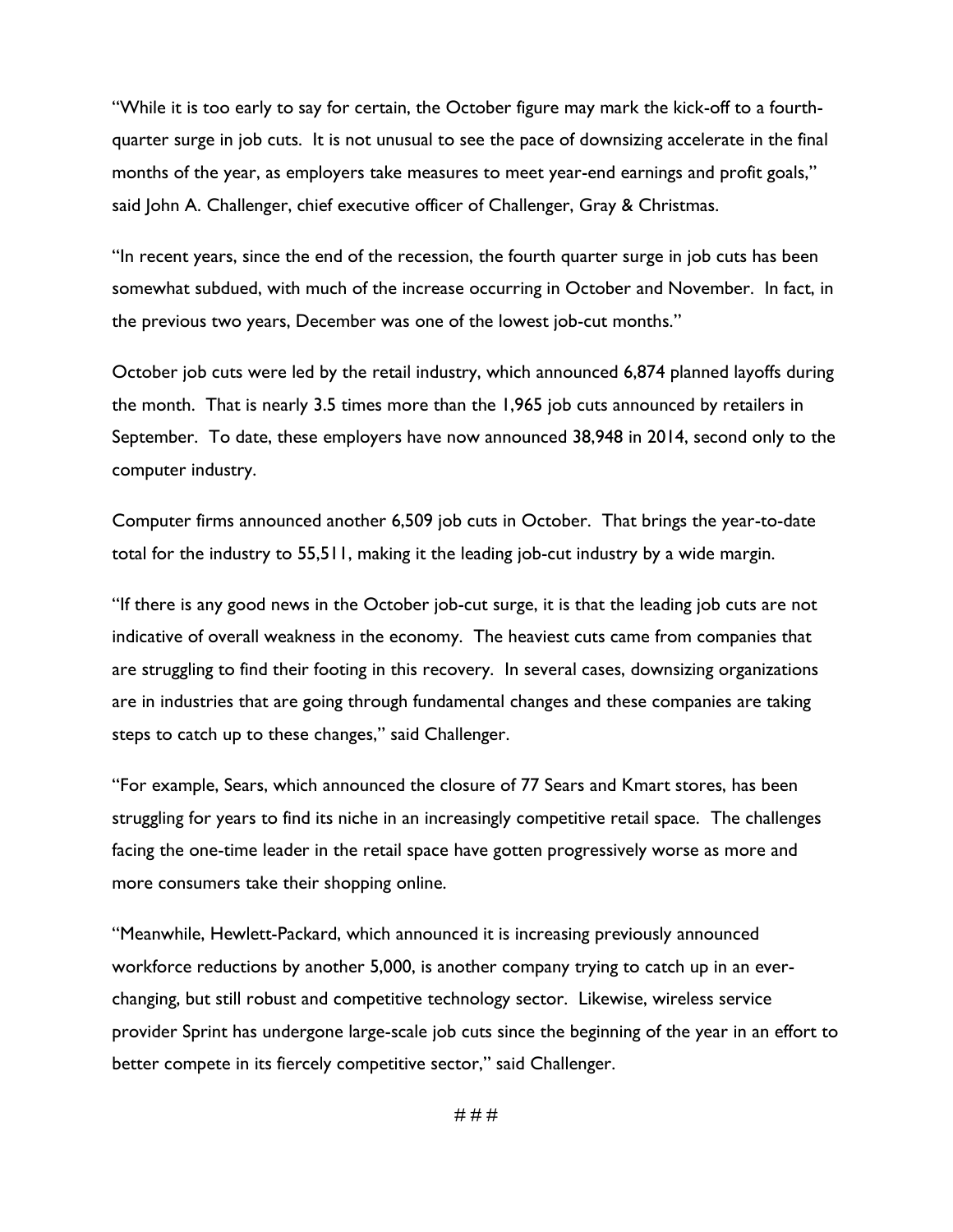#### **TOP FIVE INDUSTRIES**

#### **Year To Date**

|                              | 2014   | 2013   |
|------------------------------|--------|--------|
| Computer                     | 55,511 | 28,844 |
| Retail                       | 38,948 | 37,032 |
| <b>Health Care/Products</b>  | 30,338 | 47,902 |
| <b>Entertainment/Leisure</b> | 28,286 | 12,098 |
| <b>Financial</b>             | 26,296 | 57,591 |

| <b>MONTH BY MONTH TOTALS</b> |         |         |  |  |
|------------------------------|---------|---------|--|--|
|                              | 2014    | 2013    |  |  |
| January                      | 45,107  | 40,430  |  |  |
| February                     | 41,835  | 55,356  |  |  |
| <b>March</b>                 | 34,399  | 49,255  |  |  |
| <b>April</b>                 | 40,298  | 38,121  |  |  |
| <b>May</b>                   | 52,961  | 36,398  |  |  |
| June                         | 31,434  | 39,372  |  |  |
| July                         | 46,887  | 37,701  |  |  |
| <b>August</b>                | 40,010  | 50,462  |  |  |
| September                    | 30,477  | 40,289  |  |  |
| <b>October</b>               | 51,183  | 45,730  |  |  |
| <b>November</b>              |         | 45,314  |  |  |
| <b>December</b>              |         | 30,623  |  |  |
| <b>TOTAL</b>                 | 414,591 | 509,051 |  |  |

Some reductions are identified by employers as workers who will take early retirement offers or other special considerations to leave the company.

#### **LAYOFF LOCATION**

#### **Year To Date**

| <b>California</b> | 75,144 |
|-------------------|--------|
| <b>New York</b>   | 33,932 |
| Washington        | 32,887 |
| <b>Illinois</b>   | 28,725 |
| <b>New Jersey</b> | 28,710 |

Listings are identified by the location of the layoff or corporate headquarters as stated in announcement.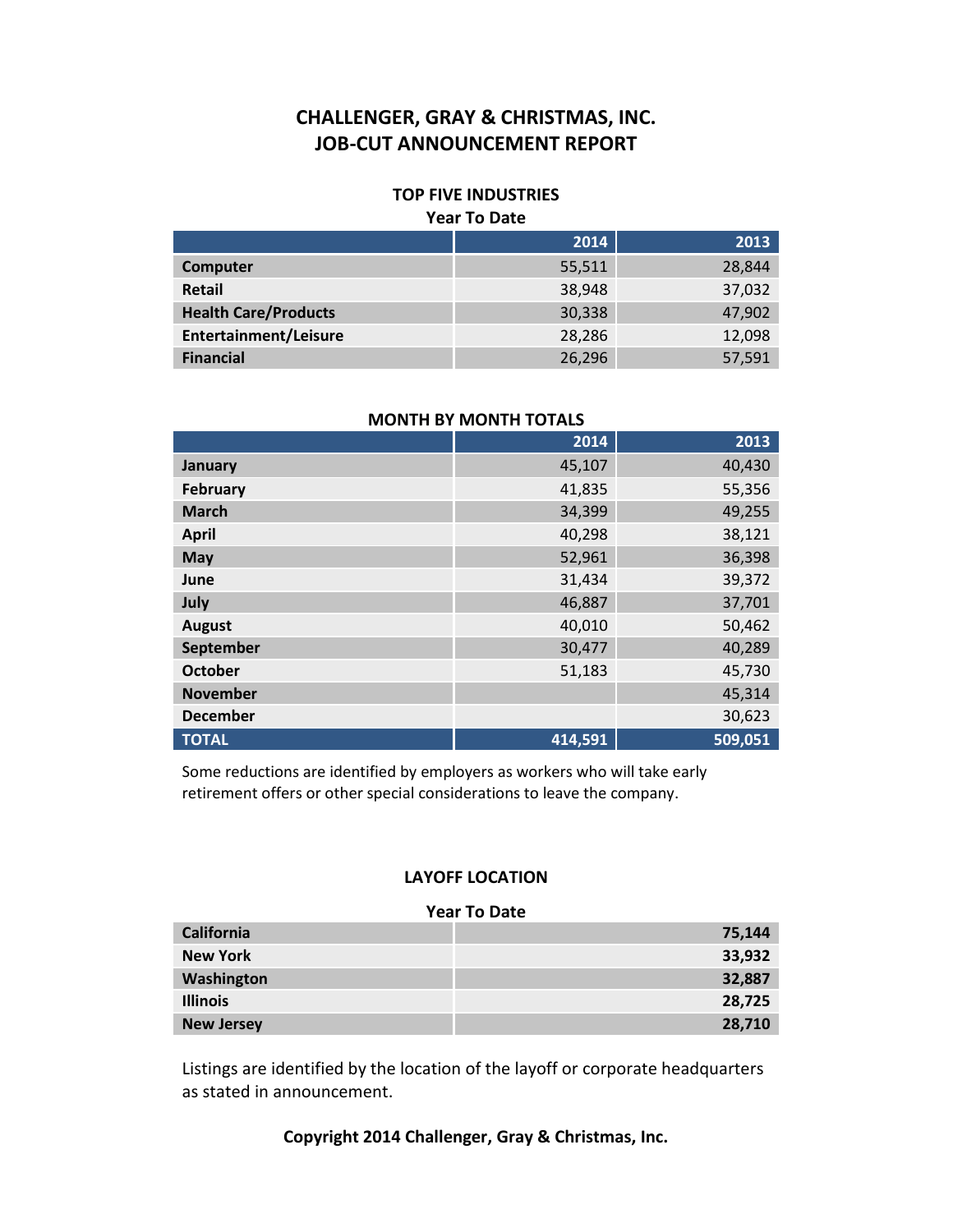### **JOB CUTS BY INDUSTRY**

|                              | <b>13-Oct</b> | 14-Sep | <b>14-Oct</b> | <b>Jan-Oct 2013</b> | <b>Jan-Oct 2014</b> |
|------------------------------|---------------|--------|---------------|---------------------|---------------------|
| Aerospace/Defense            | 1,506         | 2,819  | 4,376         | 29,676              | 21,011              |
| <b>Apparel</b>               | 800           |        | 58            | 2,970               | 1,575               |
| <b>Automotive</b>            | 410           | 268    | 237           | 11,817              | 6,985               |
| <b>Chemical</b>              | 145           |        |               | 2,385               | 1,514               |
| <b>Commodities</b>           | 417           |        | 127           | 2,488               | 1,401               |
| Computer                     | 952           | 74     | 6,509         | 28,844              | 55,511              |
| <b>Construction</b>          | 77            |        |               | 1,647               | 824                 |
| <b>Consumer Products</b>     | 150           | 297    | 854           | 10,965              | 9,038               |
| <b>Education</b>             | 1,811         | 1,648  | 598           | 17,927              | 14,801              |
| <b>Electronics</b>           | 1,511         | 99     | 1,648         | 7,679               | 18,153              |
| <b>Energy</b>                | 284           | 2,220  | 130           | 15,360              | 10,402              |
| <b>Entertainment/Leisure</b> | 807           | 8,119  | 1,361         | 12,098              | 28,286              |
| <b>Financial</b>             | 8,717         | 591    | 1,673         | 57,591              | 26,296              |
| Food                         | 1,106         | 2,297  | 2,840         | 12,567              | 18,904              |
| Government                   | 627           | 1,060  | 3,253         | 11,005              | 21,200              |
| <b>Health Care/Products</b>  | 6,817         | 2,038  | 1,780         | 47,902              | 30,338              |
| <b>Industrial Goods</b>      | 1,912         | 1,457  | 2,444         | 46,662              | 21,757              |
| <b>Insurance</b>             |               | 68     | 352           | 6,284               | 2,259               |
| Legal                        | 230           |        |               | 731                 | 557                 |
| <b>Media</b>                 | 3,211         | 1,591  | 2,358         | 11,450              | 8,427               |
| <b>Non-Profit</b>            | 252           | 877    | 1,370         | 3,393               | 4,076               |
| Pharmaceutical               | 10,585        | 565    | 5,452         | 19,507              | 15,375              |
| <b>Real Estate</b>           | 154           | 184    | 63            | 641                 | 500                 |
| <b>Retail</b>                | 538           | 1,965  | 6,874         | 37,032              | 38,948              |
| <b>Services</b>              | 192           | 1,182  | 1,377         | 7,737               | 12,828              |
| <b>Telecommunications</b>    | 2,150         | 67     | 5,217         | 11,038              | 20,038              |
| <b>Transportation</b>        | 155           | 875    | 232           | 13,412              | 21,919              |
| <b>Utility</b>               | 214           | 116    |               | 2,306               | 1,668               |
| <b>TOTAL</b>                 | 45,730        | 30,477 | 51,183        | 433,114             | 414,591             |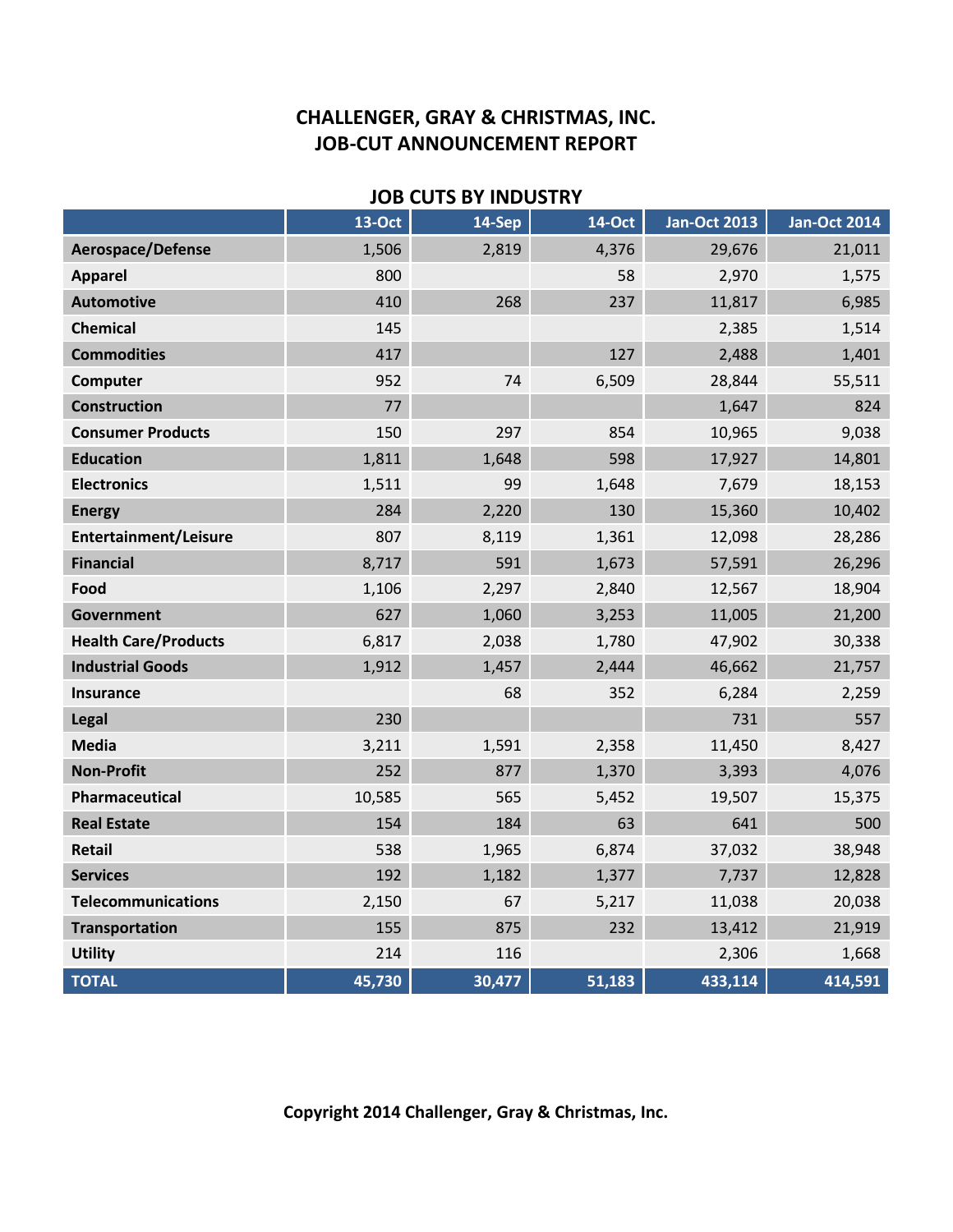#### **JOB CUTS BY REGION, STATE**

| <b>EAST</b>          | <b>OCTOBER</b> | $Y-T-D$ |
|----------------------|----------------|---------|
| <b>New York</b>      | 776            | 33,932  |
| <b>New Jersey</b>    | 69             | 28,710  |
| Pennsylvania         | 1,023          | 16,309  |
| <b>Maryland</b>      | 1,061          | 8,881   |
| <b>Massachusetts</b> | 446            | 6,850   |
| Dist. of Columbia    | 1,368          | 4,908   |
| <b>Connecticut</b>   | 157            | 2,912   |
| <b>Maine</b>         | 700            | 2,063   |
| Vermont              |                | 2,040   |
| <b>New Hampshire</b> | 190            | 830     |
| <b>Delaware</b>      | 202            | 450     |
| <b>Rhode Island</b>  |                | 446     |
| <b>TOTAL</b>         | 5,992          | 108,331 |

| <b>MIDWEST</b>   | <b>OCTOBER</b> | $Y-T-D$ |
|------------------|----------------|---------|
| <b>Illinois</b>  | 6,170          | 28,725  |
| Ohio             | 725            | 10,669  |
| <b>Kansas</b>    | 5,719          | 10,548  |
| <b>Michigan</b>  | 897            | 9,198   |
| <b>Minnesota</b> | 1,280          | 8,966   |
| <b>Missouri</b>  | 320            | 6,140   |
| <b>Wisconsin</b> | 683            | 5,500   |
| Indiana          | 70             | 5,059   |
| lowa             | 385            | 2,905   |
| <b>Nebraska</b>  | 175            | 1,184   |
| <b>TOTAL</b>     | 16,424         | 88,894  |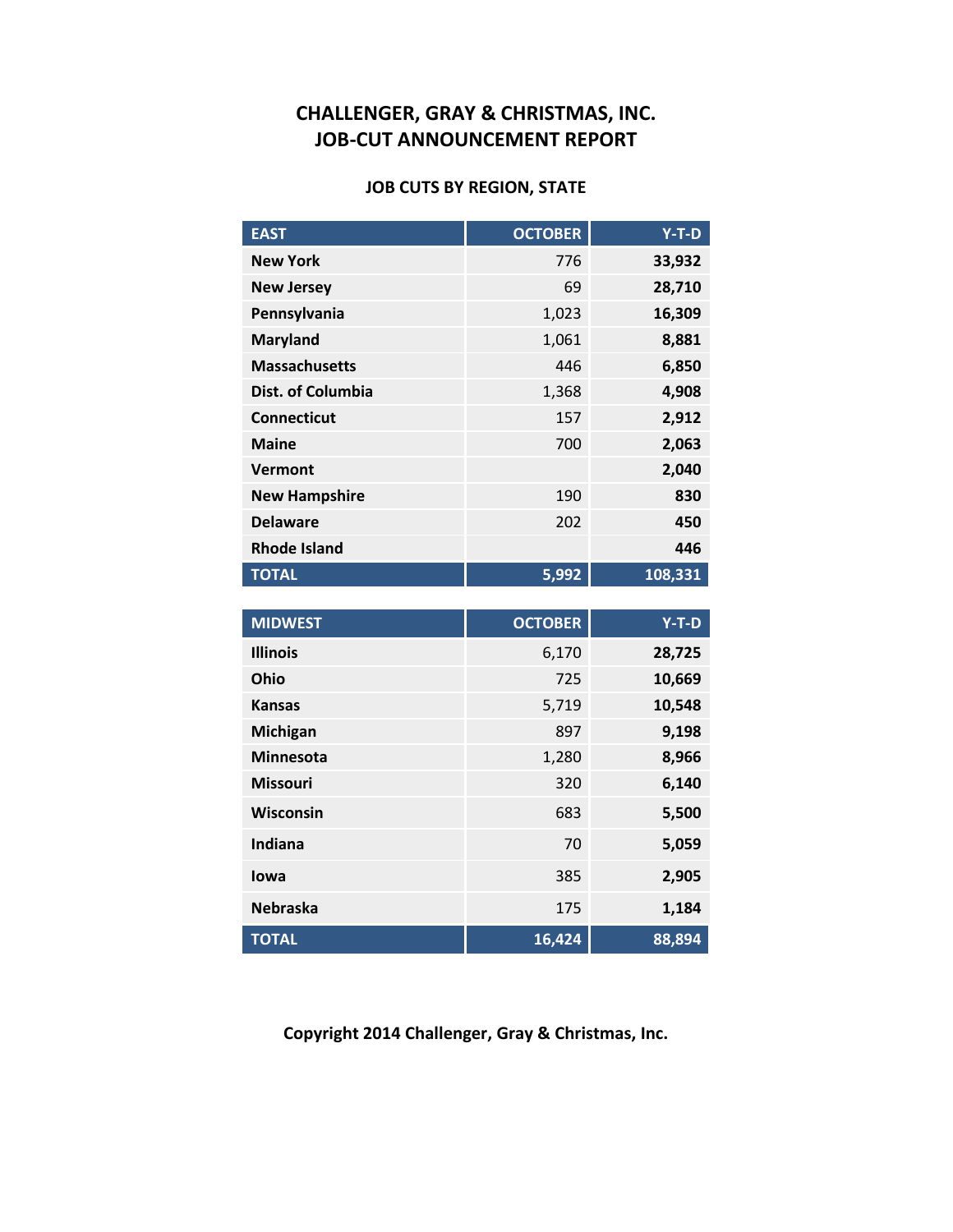#### **JOB CUTS BY REGION, STATE**

| <b>WEST</b>         | <b>OCTOBER</b> | $Y-T-D$ |
|---------------------|----------------|---------|
| <b>California</b>   | 11,944         | 75,144  |
| Washington          | 392            | 32,887  |
| <b>Texas</b>        | 2,484          | 15,392  |
| Idaho               |                | 4,570   |
| Colorado            | 105            | 2,282   |
| <b>Arizona</b>      | 957            | 2,008   |
| <b>Oklahoma</b>     | 252            | 1,965   |
| Oregon              | 207            | 1,817   |
| <b>Nevada</b>       | 90             | 1,575   |
| <b>New Mexico</b>   | 54             | 916     |
| Hawaii              | 100            | 839     |
| <b>Alaska</b>       | 3              | 804     |
| Utah                | 127            | 363     |
| <b>Montana</b>      | 50             | 207     |
| <b>South Dakota</b> |                | 120     |
| Wyoming             |                | 33      |
| <b>North Dakota</b> |                | 18      |
| <b>TOTAL</b>        | 16,765         | 140,940 |

| <b>SOUTH</b>         | <b>OCTOBER</b> | $Y-T-D$ |
|----------------------|----------------|---------|
| <b>Florida</b>       | 297            | 17,026  |
| <b>Virginia</b>      | 6,365          | 14,176  |
| N. Carolina          | 1,415          | 10,862  |
| Alabama              | 1,774          | 6,434   |
| Kentucky             | 30             | 5,728   |
| <b>Tennessee</b>     | 172            | 5,025   |
| <b>Arkansas</b>      | 50             | 4,336   |
| Georgia              | 1,475          | 4,105   |
| <b>Mississippi</b>   | 51             | 3,018   |
| Louisiana            | 240            | 2,914   |
| <b>West Virginia</b> | 130            | 2,116   |
| S. Carolina          | 3              | 686     |
| <b>TOTAL</b>         | 12,002         | 76,426  |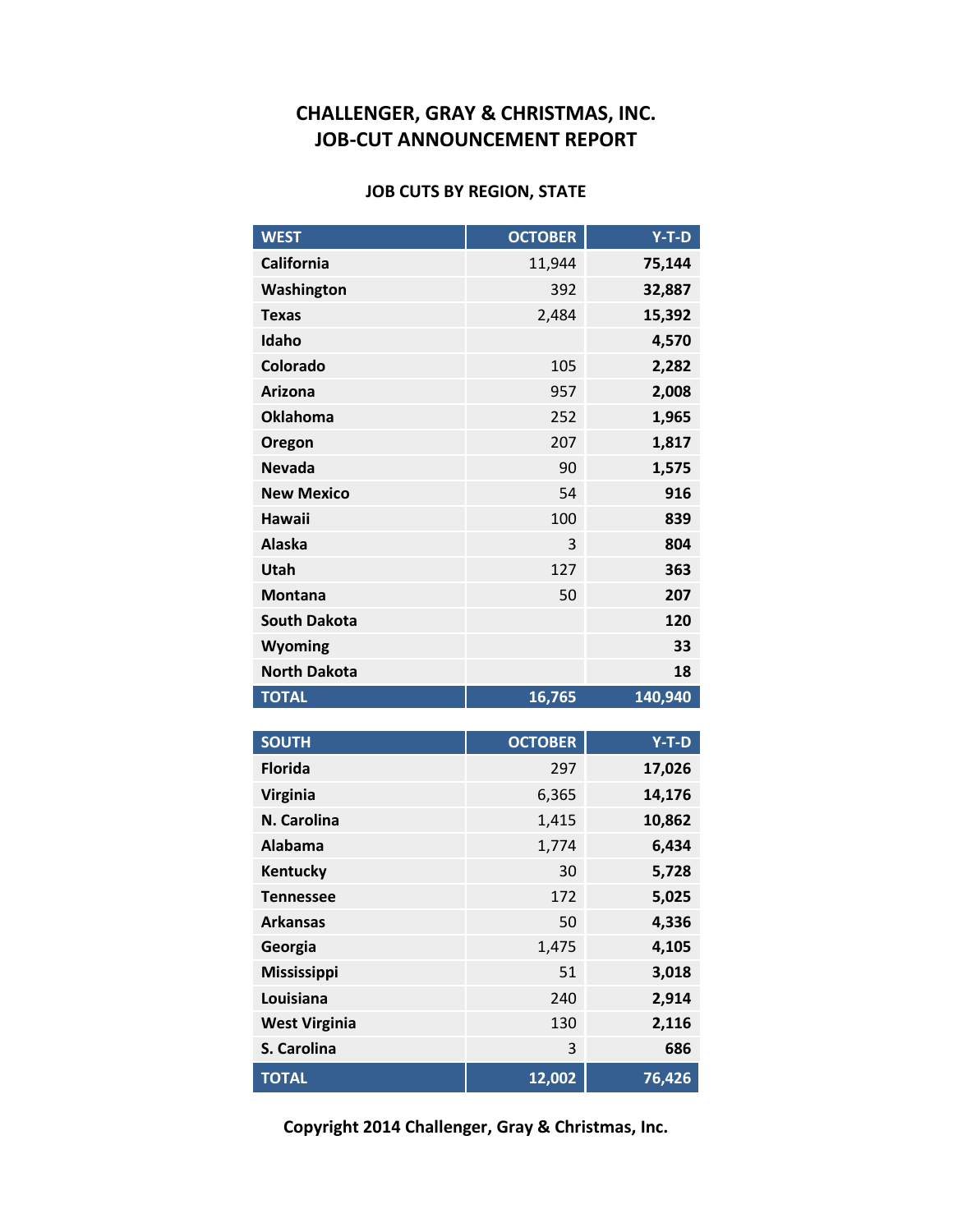#### **JOB CUTS BY REASON**

|                             | <b>October</b> | <b>YTD</b>     |
|-----------------------------|----------------|----------------|
| Restructuring               | 33,061         | 174,710        |
| Closing                     | 6,945          | 111,773        |
| Cost-Cutting                | 4,056          | 47,525         |
| Sequestration               |                | 15,581         |
| Merger/Acquisition          | 510            | 10,409         |
| <b>Demand Downturn</b>      | 133            | 10,093         |
| <b>Economic Conditions</b>  |                | 8,566          |
| <b>Voluntary Severance</b>  | 650            | 7,067          |
| Bankruptcy                  | 727            | 6,923          |
| Loss of Contract            | 1,235          | 5,506          |
| <b>Natural Disaster</b>     |                | 4,068          |
| Relocation                  | 106            | 2,837          |
| Outsourcing                 |                | 2,796          |
| <b>Cyber Attack</b>         | 2,500          | 2,500          |
| <b>Legal Trouble</b>        | 1,020          | 1,656          |
| <b>Health Reform</b>        | 202            | 1,323          |
| Competition                 | 25             | 506            |
| Fired                       | 13             | 380            |
| Labor Dispute               |                | 290            |
| <b>Technological Update</b> |                | 79             |
| Foreclosure                 |                | $\overline{3}$ |
| <b>TOTAL</b>                | 51,183         | 414,591        |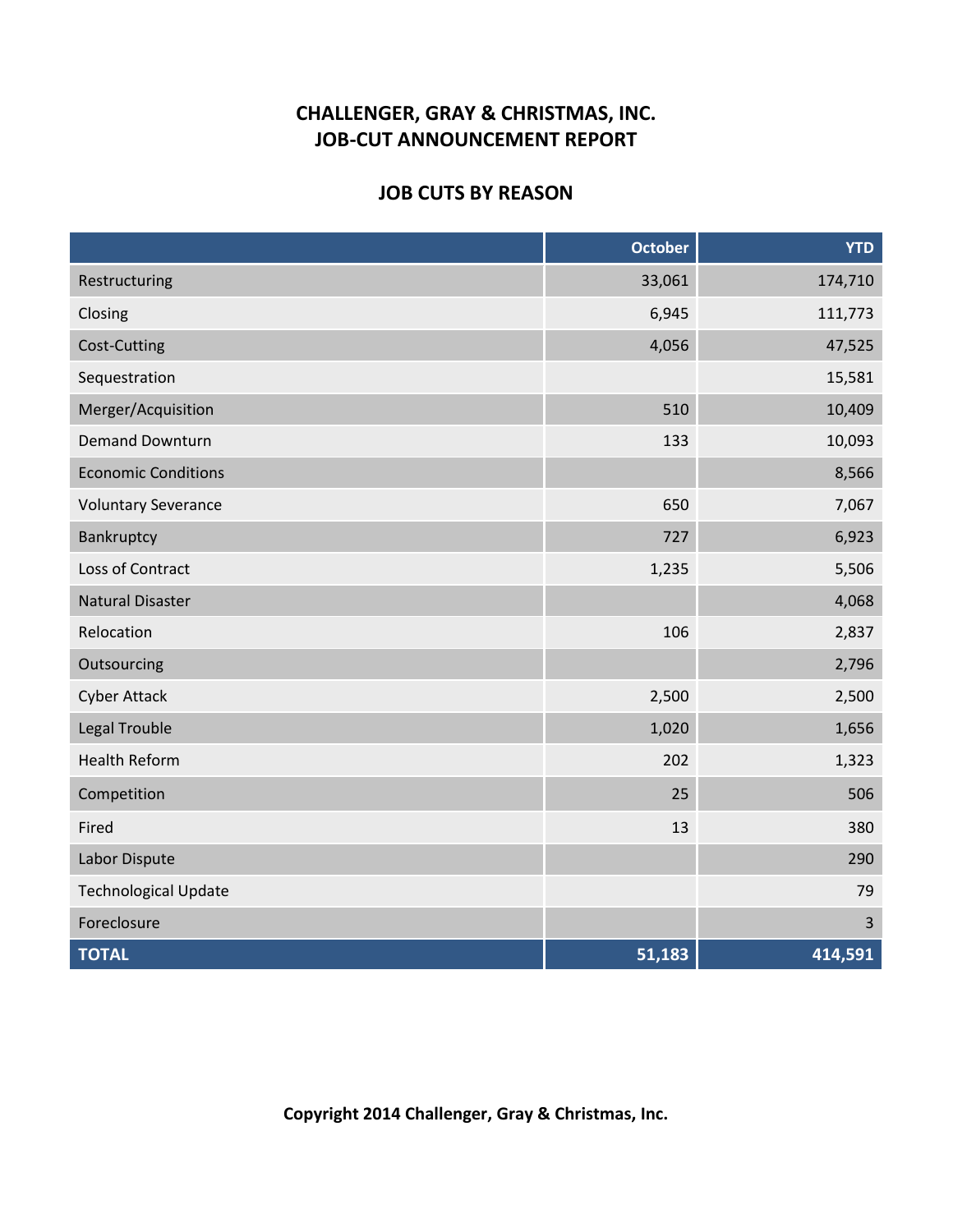#### **QUARTER BY QUARTER**

|            | Q1      | Q <sub>2</sub> | Q <sub>3</sub> | Q <sub>4</sub> | <b>TOTAL</b> |
|------------|---------|----------------|----------------|----------------|--------------|
| 1989       | 9,850   | 10,100         | 24,085         | 67,250         | 111,285      |
| 1990       | 107,052 | 87,686         | 49,104         | 72,205         | 316,047      |
| 1991       | 110,056 | 76,622         | 147,507        | 221,107        | 555,292      |
| 1992*      | 110,815 | 85,486         | 151,849        | 151,850        | 500,000      |
| 1993       | 170,615 | 84,263         | 194,486        | 165,822        | 615,186      |
| 1994       | 192,572 | 107,421        | 117,706        | 98,370         | 516,069      |
| 1995       | 97,716  | 114,583        | 89,718         | 137,865        | 439,882      |
| 1996       | 168,695 | 101,818        | 91,784         | 114,850        | 477,147      |
| 1997       | 134,257 | 51,309         | 95,930         | 152,854        | 434,350      |
| 1998       | 139,140 | 131,303        | 161,013        | 246,339        | 677,795      |
| 1999       | 210,521 | 173,027        | 173,181        | 118,403        | 675,132      |
| 2000       | 141,853 | 81,568         | 168,875        | 221,664        | 613,960      |
| 2001       | 406,806 | 370,556        | 594,326        | 585,188        | 1,956,876    |
| 2002       | 478,905 | 292,393        | 269,090        | 426,435        | 1,466,823    |
| 2003       | 355,795 | 274,737        | 241,548        | 364,346        | 1,236,426    |
| 2004       | 262,840 | 209,895        | 251,585        | 315,415        | 1,039,735    |
| 2005       | 287,134 | 251,140        | 245,378        | 288,402        | 1,072,054    |
| 2006       | 255,878 | 180,580        | 202,771        | 200,593        | 839,822      |
| 2007       | 195,986 | 197,513        | 194,095        | 180,670        | 768,264      |
| 2008       | 200,656 | 275,292        | 287,142        | 460,903        | 1,223,993    |
| 2009       | 562,510 | 318,165        | 240,233        | 151,122        | 1,272,030    |
| 2010       | 181,183 | 116,494        | 113,595        | 118,701        | 529,973      |
| 2011       | 130,749 | 115,057        | 233,258        | 127,018        | 606,082      |
| 2012       | 143,094 | 139,997        | 102,910        | 137,361        | 523,362      |
| 2013       | 145,041 | 113,891        | 128,452        | 121,667        | 509,051      |
| 2014       | 121,341 | 124,693        | 117,374        |                |              |
| <b>AVG</b> | 204,656 | 157,138        | 180,269        | 212,303        |              |

\*Estimate based on half-year total. Challenger began tracking job-cut data in 1993. Before that, it was tabulated by an independent newsletter no longer published.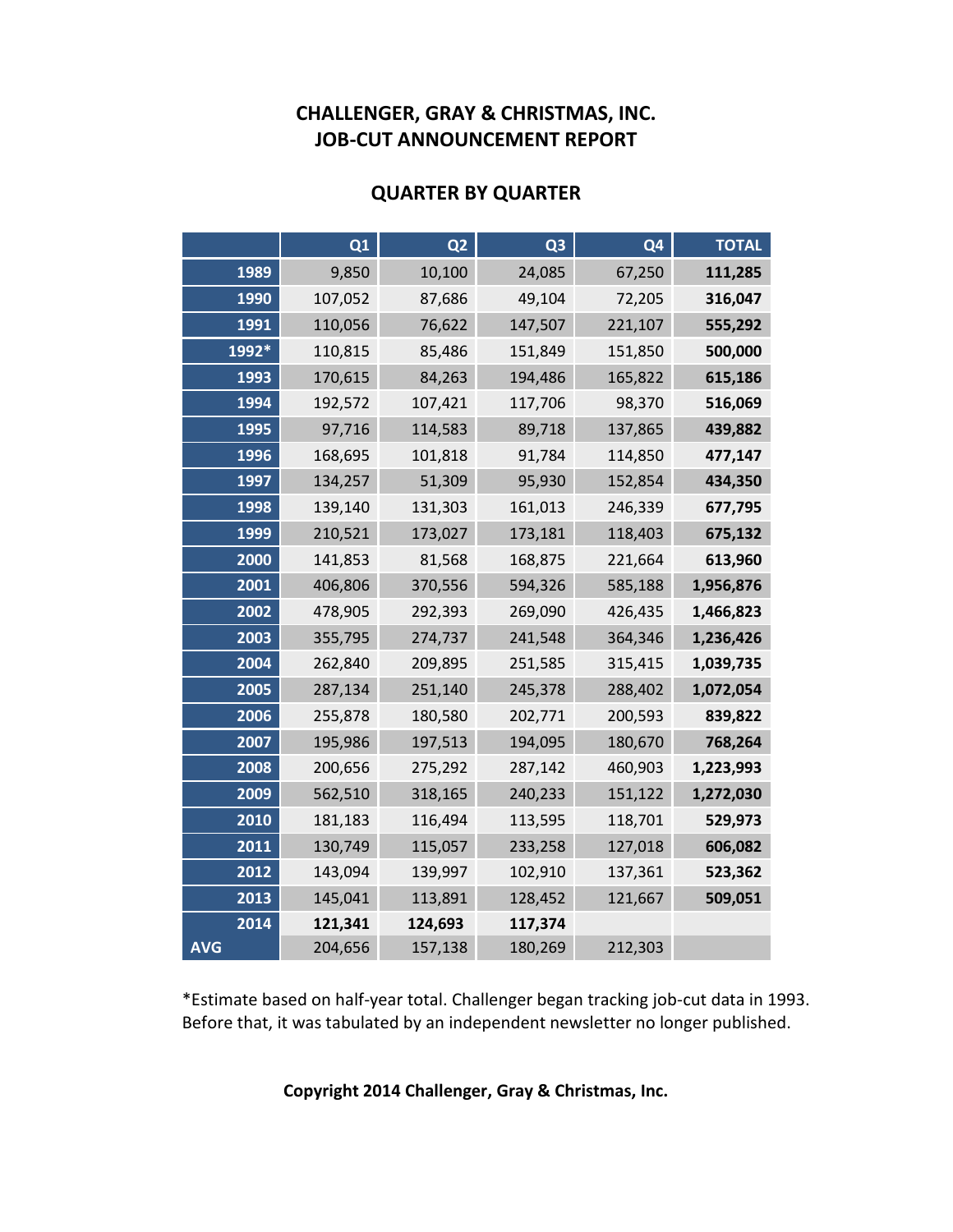#### **ANNOUNCED HIRING PLANS Monthly Totals**

|                 | 2014    | 2013    | 2012    | 2011    |
|-----------------|---------|---------|---------|---------|
| January         | 6,312   | 60,585  | 7,568   | 29,492  |
| February        | 11,054  | 92,372  | 10,720  | 72,581  |
| <b>March</b>    | 6,860   | 8,115   | 12,390  | 10,869  |
| <b>April</b>    | 11,145  | 9,322   | 11,794  | 59,648  |
| May             | 10,141  | 9,618   | 7,722   | 10,248  |
| June            | 15,530  | 8,774   | 12,314  | 15,498  |
| July            | 16,544  | 9,728   | 10,350  | 10,706  |
| <b>August</b>   | 9,657   | 7,662   | 12,079  | 15,201  |
| September       | 567,705 | 445,617 | 425,683 | 76,551  |
| <b>October</b>  | 147,935 | 87,874  | 75,065  | 159,177 |
| <b>November</b> |         | 14,177  | 28,526  | 63,527  |
| <b>December</b> |         | 11,362  | 16,266  | 14,074  |
| <b>TOTAL</b>    | 802,883 | 765,206 | 630,477 | 459,971 |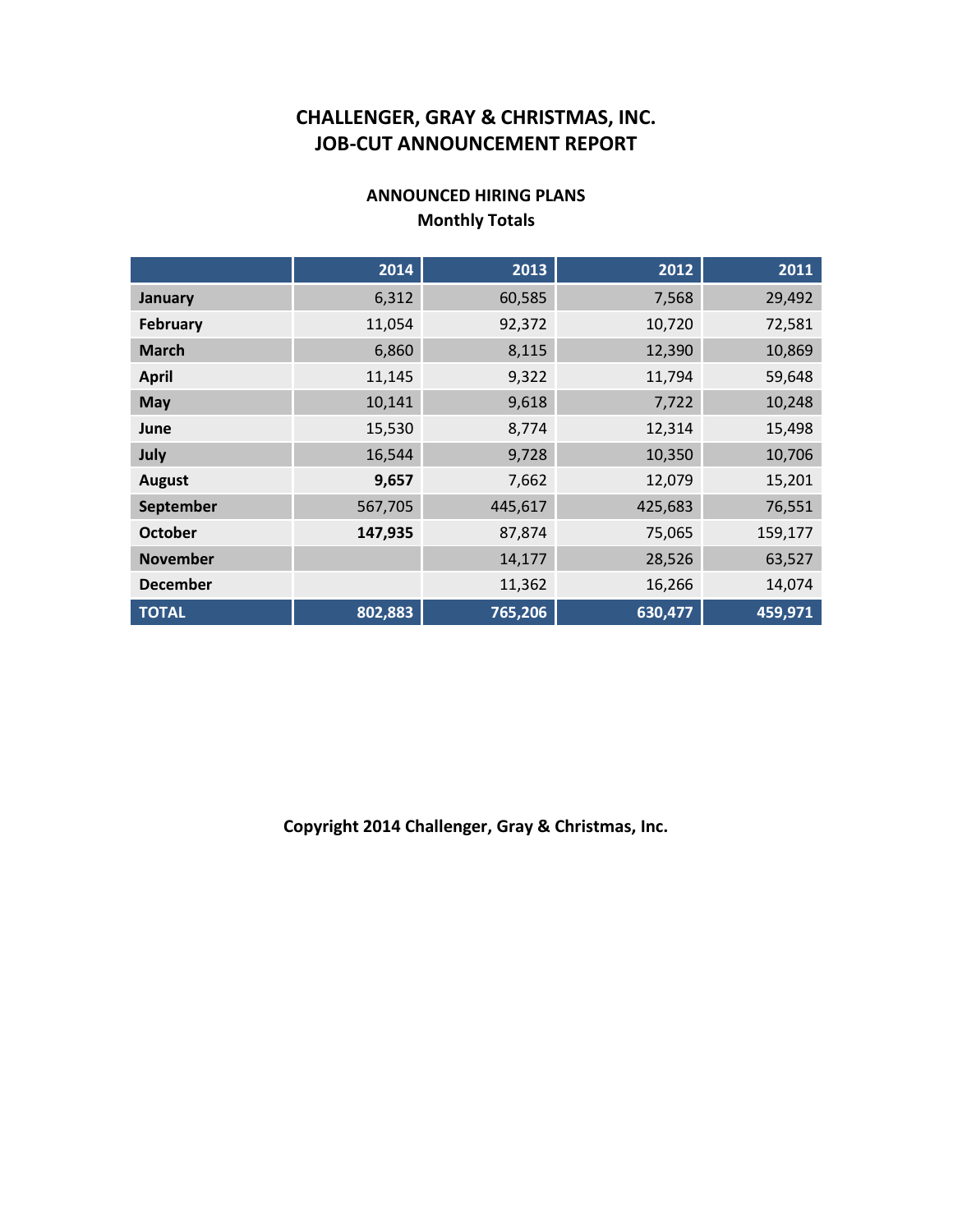### **ANNOUNCED HIRING PLANS**

| <b>INDUSTRY</b>             | <b>OCTOBER</b> | <b>YEAR-TO-DATE</b> |
|-----------------------------|----------------|---------------------|
| Aerospace/Defense           | 220            | 3,240               |
| Apparel                     |                | 0                   |
| Automotive                  |                | 18,383              |
| Chemical                    |                | 60                  |
| Commodities                 |                | 0                   |
| Computer                    | 1,300          | 11,862              |
| Construction                |                | 750                 |
| <b>Consumer Products</b>    | 150            | 1,695               |
| Education                   |                | 2,308               |
| Electronics                 | 700            | 2,233               |
| Energy                      | 200            | 2,186               |
| Entertainment/Leisure       |                | 2,070               |
| Financial                   |                | 2,729               |
| Food                        |                | 2,070               |
| Government                  |                | 9,473               |
| <b>Health Care/Products</b> | 300            | 5,259               |
| <b>Industrial Goods</b>     | 225            | 9,680               |
| Insurance                   |                | 9,470               |
| Legal                       |                | 60                  |
| Media                       |                | 587                 |
| Non-Profit                  |                | 70                  |
| Pharmaceutical              |                | 1,386               |
| <b>Real Estate</b>          |                | $\Omega$            |
| Retail                      | 144,040        | 558,735             |
| <b>Services</b>             |                | 3,304               |
| Telecommunications          | 300            | 6,504               |
| Transportation              | 500            | 148,769             |
| Utility                     |                | 0                   |
| <b>TOTAL</b>                | 147,935        | 802,883             |